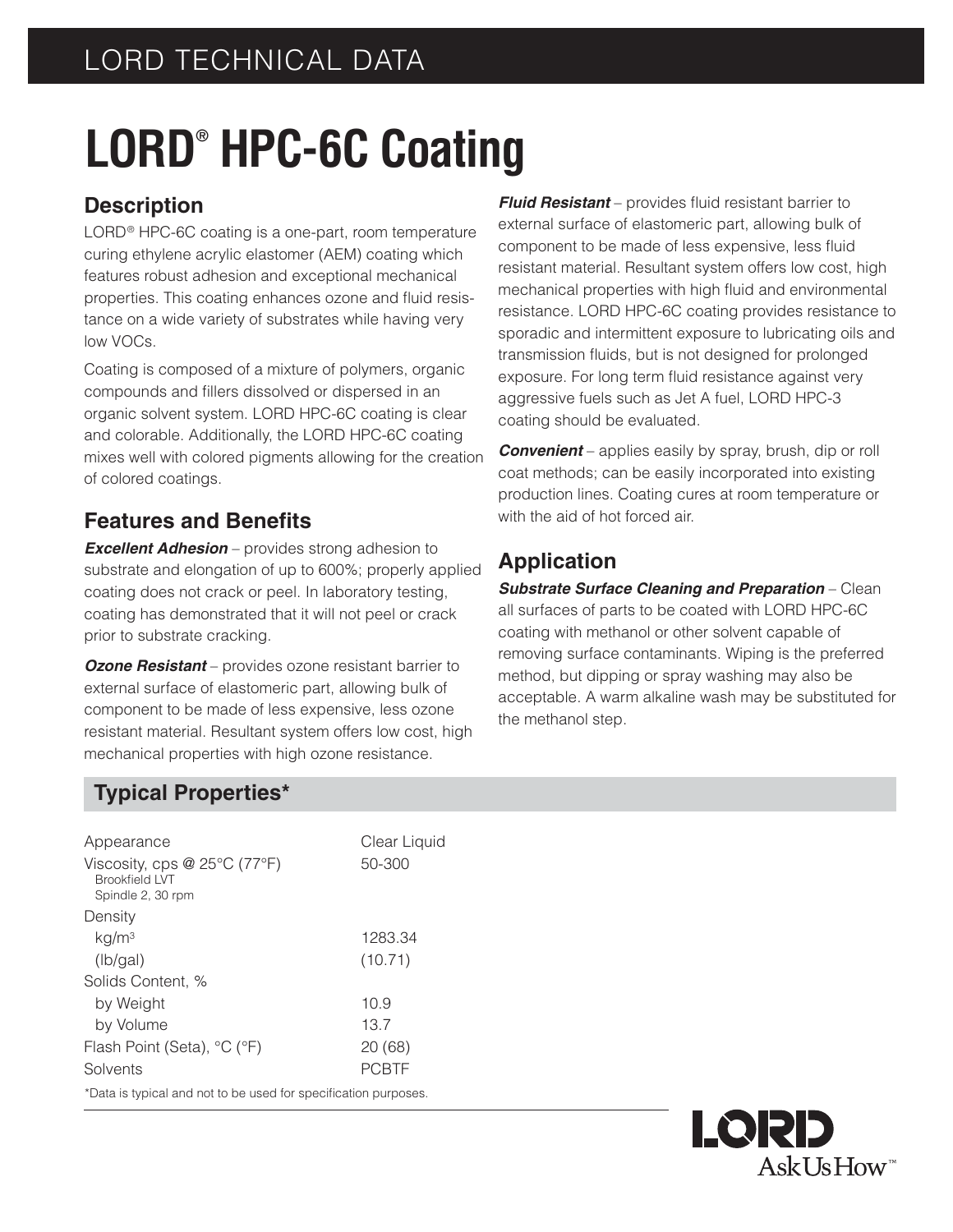# LORD TECHNICAL DATA

The elastomer portion of the part will also require a surface treatment to obtain successful adhesion. This surface treatment varies depending on the elastomer.

• Natural Rubber

 Natural rubber stocks typically require a surface treatment to ensure proper adhesion of the base elastomeric substrate to the coating. The first choice to prepare the surface is an application of Chemlok® 290 surface treatment. Chemlok 290 can be brush applied at full strength or spray applied after diluting 2:1 or 1:1, by weight, with xylene. Measurement of primer is difficult without a microscope. To ensure correct dry film thickness  $(0.1$ -0.2 mil range) has been achieved, ensure a good wet heavy coat is applied free from drips or runs. For best results, Chemlok 290 primed samples should receive a cure cycle after application for 3-5 minutes in a forced air oven set at 120-150°C (248-302°F). Top coats should be applied shortly after the Chemlok 290 drying step, ideally while surfaces are still warm from residual heat built up in the drying cycle. An alternative surface preparation is Chemlok 7701 surface treatment. Two application methods are available for Chemlok 7701, either brush/wipe or dip application may be employed. The part can be dipped as long as no metal portions come in contact with Chemlok 7701, as it is corrosive. Alternatively, Chemlok 7701 can be brushed or wiped on. Chemlok 7701 should never be sprayed or atomized. Let Chemlok 7701 flash for 10 minutes in a fume hood or oven bake up to 121°C (250°F) for a few minutes.

• Nitrile

 Nitrile stocks will often require treatment with Chemlok 7701 surface treatment. However, antiozonants do not play a major role in surface contamination of nitriles. As a result, simply dipping or brushing Chemlok 7701 onto the elastomer portion of the part will be sufficient.

• EPDM

 LORD HPC-6C coating adheres to some EPDM stocks without any surface treatment other than methanol cleaning as long as a bake cycle is employed during curing, which is described below. Alternatively, Chemlok 459X primer can be applied by brush or dip methods if a room temperature cure is desired. Chemlok 459X acts as a primer and should be baked on for 5 minutes at 121°C (250°F) prior to application of the coating.

**Mixing** – Thoroughly stir LORD HPC-6C coating by hand or shake before use. Coating is normally used full strength for brush, dip and roller coat applications. For spray application, dilution up to 1:1 is recommended with ketone type solvents such as MEK and MIBK. DIBK or PCBTF can also be used if a non-HAP solvent is desired. For most spray applications, LORD HPC-6C coating should be diluted closer to 1:1 to avoid cobwebbing.

#### *Applying* – Apply coating by brush, dip or spray methods.

**•** Brushing

Apply coating using a camel hair or foam brush. The coating should be brushed onto the part in single strokes and dried for about 15 minutes at room temperature. Once dried, a second brushing of the coating will be necessary to obtain a desired film thickness of 1.0 mil (25.4 micron). After the second coat is dry, it can be oven cured or cured at room temperature.

**•** Dipping

 Dip parts into the coating and remove using a hanger or some method to hang the part vertically. Two dips will typically give a film thickness of 1.0 mil (25.4) micron). If possible, it is best to reverse the orientation of the part on each dip so that equal film thickness is obtained on the entire surface of the part. Let the coating dry for 15 minutes in between dips so that the coating thickness builds fully. Alternatively, the part may be oven dried for a few minutes at 66°C (150°F) in between dips. Ensure that coating has been applied to the entire surface area of the part, especially where the hanger was used.

**•** Spraying

Air pressure on the spray gun should be kept under 30 psi. Start by closing the output valve on the gun so that a fine mist is obtained. Increase the output so that the coating can be applied sufficiently without running or cobwebbing. Oven drying at 66°C (150°F) once or twice during spraying may be necessary to build film and avoid running. Apply a second coat if bubbles are present after the first coat, or if coating thickness is too low. Time between coats should not be less than 10 minutes or more than 8 hours.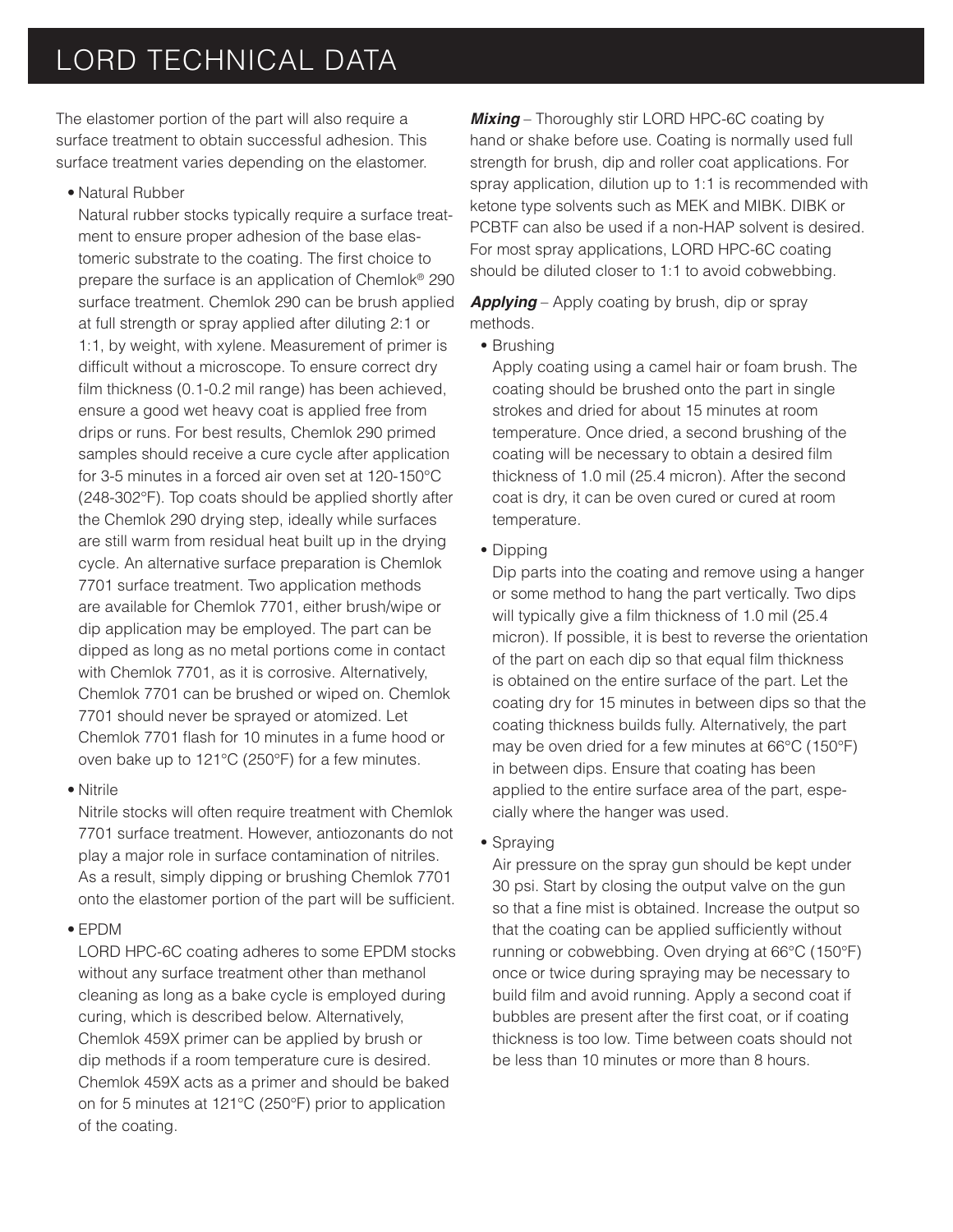# LORD TECHNICAL DATA

*Drying/Curing* – Allow coated parts to air cure at room temperature for 24 hours or longer before packaging them. Alternatively, an oven bake cure can be used to enhance adhesion and improve handling strength. An example of an oven bake is 10 minutes at 121°C (250°F) to obtain a cured coating. Let sit for 24 hours to develop a final cure before testing adhesion (unless drying with heat).

#### *Cleanup*

- Within 15 minutes after application To remove uncured LORD HPC-6C coating, use a lint-free cloth, Scotchbrite pad or non-metallic brush soaked with alcohol (ethyl, isopropyl or equivalent) or MIBK.
- Greater than 15 minutes after application Cured LORD HPC-6C coating is most easily removed from metallic surfaces by mechanical means. Alcohol or MIBK may be used to soften the coating and assist in removal.

**CAUTION: Do not allow ketones to come in contact with bonded rubber surfaces or uncured LORD HPC-6C coating. Use caution to ensure cleanup procedures do not damage surfaces where the LORD HPC-6C coating is intended to remain on the**  final part.

### **Shelf Life/Storage**

Shelf life is one year from date of shipment when stored at 21-27°C (70-80°F) in original, unopened container. Do not store or use near heat, sparks or open flame.

Keep the container tightly capped when not in use to prevent solvent evaporation and moisture contamination.

## **Cautionary Information**

Because of its highly volatile solvent base, LORD HPC-6C coating solution must not be exposed to heat, spark or flame until thoroughly dried. Proper precautions must be observed during application to avoid inhalation (refer to applicable MSDS).

LORD HPC-6C coating must be applied under/in an operating ventilating exhaust booth. Wear chemical resistant gloves and chemical splash goggles when handling this coating. Avoid contact with skin and eyes. In case of accidental contact, wash skin thoroughly with soap and water; for eyes, flush with water and obtain medical help at once. Do not smoke or eat in application/ handling area.

Before using this or any LORD product, refer to the Material Safety Data Sheet (MSDS) and label for safe use and handling instructions.

*For industrial/commercial use only.* Must be applied by trained personnel only. Not to be used in household applications. Not for consumer use.